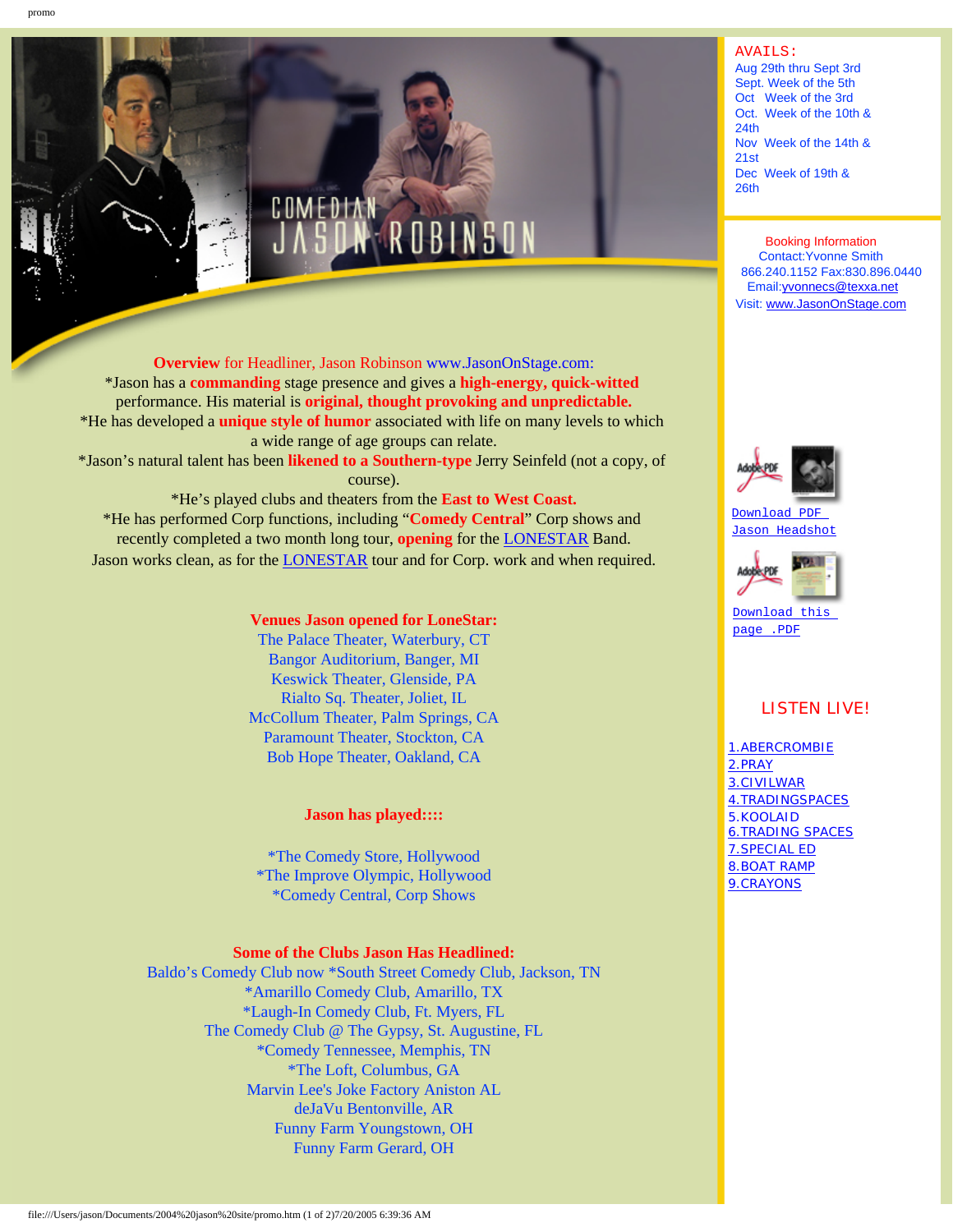Other Clubs Worked, to name a few: Funny Farm, Atlanta, GA Comedy Zone, All Locations Funny Bone, Fairview, Il- St. Louis, Mo- South Bend, IN The Stardom, Birmingham, AL The Laugh House, Philadelphia, PA Comix Café, Rochester, NY Snickers Comedy Club, Ft. Wayne, IN Loony Bin, Wichita, KS-Okalahoma City, OK-Little Rock, AR Casino Magic, Biloxi, MS Howl At The Moon, Ft. Walton Beach, FL The Comedy Catch, Chattanooga, TN River City Comedy Club, River City Mall, San Antonio, TX

#### References:

[Keetch Rainwater,](http://www.rainwaterfilms.com/) drummer of the LoneStar Band and President of Rainwater Productions Comedians: Tim Wilson [Spanky Brown](http://www.spankybrown.net/) Jim Holder Ralphie May, Last Comic Standing Joel Lynly [Tom Simmons](http://www.tomsimmons.net/) [Scotty K](http://www.scottyk.com/) [Marvin Lee](http://www.jokefactorycomedy.com/) C J Janet Williams, The Tennessee Tramp Booking Agents: Rich Miller Comedy Zone Booking Agency Chuck Johnson, Summit Comedy